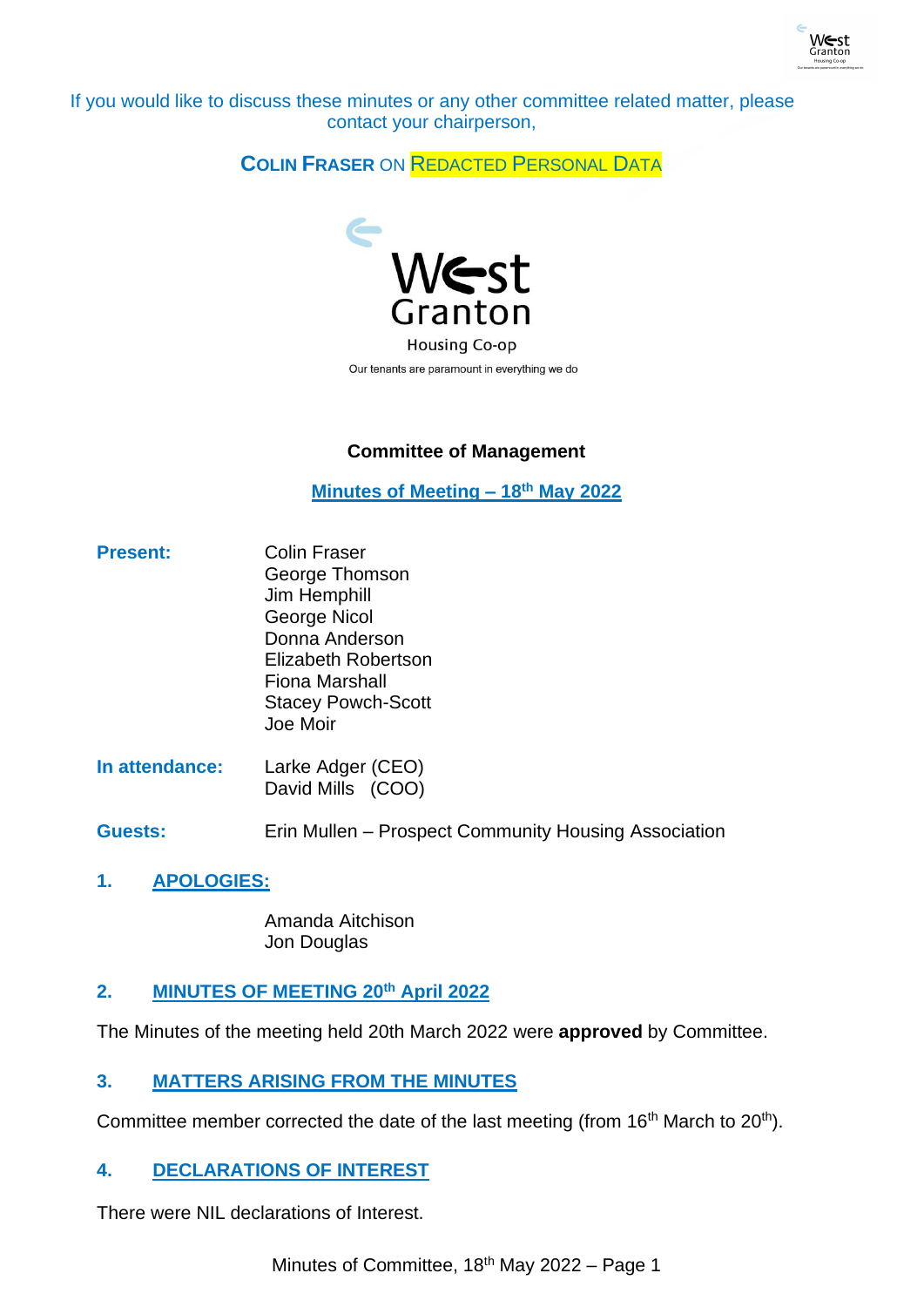

#### **5. GUESTS, VISITORS, OBSERVERS**

Erin Mullen, Prospect Community Housing Association (acting as WGHC financial agent) to present Quarterly Management Accounts Report.

#### **6. CASH IN BANK**

All cash balances across the 5 x WGHC bank accounts were presented and a summary total provided, which stood at £1.45million. There was an increase in the sum of £62k from the figure reported to Committee in April.

#### • **Committee noted the report.**

#### **7. BANK RATE INCREASE INFORMATION**

Committee were updated with both the recent bank rate increases and the higher climbing levels of inflation, reported at 9%. In May 2022 the bank rate had been raised to 1% (following 4 previous successive increases from 0.1%, 0.25%, 0.5% and 0.75%)

• **Committee noted the report.**

#### **8. PRESENTATION OF 4TH QUARTERLY MANAGEMENT ACCOUNTS**

Erin Mullen from Prospect Community Housing Association joined the meeting via Zoom at 19.40hrs to present the Quarterly Management Accounts.

The Quarterly Management Accounts (appendix 1) were presented to committee. The Chair asked if budgets "equal out" over time and a discussion regarding 'year zero budgeting' was explained by both Erin and the CEO to the Chair and the wider committee. Erin Mullen left the meeting at 19.52hrs.

- **Committee noted the report.**
- **The Chair thanked Erin Mullen on behalf of the committee**

## **9. PRESENTATION OF 4TH QUARTERLY PERFORMANCE REPORTS**

The Quarterly Performance Report (**appendix 2**) were presented to committee by the COO. The report included both positive and negative areas of performance which were discussed by committee. Void management in particular was identified and it was confirmed back to committee that the relet time had been decreased to try and address the issue.

• **Committee noted the report.**

#### **10. ARC APPROVAL**

The completed Annual Return on the Charter (ARC) was presented to committee  $\frac{1}{2}$  (appendix 3) in order for approval by committee prior to submission to the Scottish Housing Regulator by the required deadline of 31st May 2022. Evidence to support the submission was discussed and some examples provided for committee.

• **Committee reviewed and approved the ARC for submission to SHR by the CEO**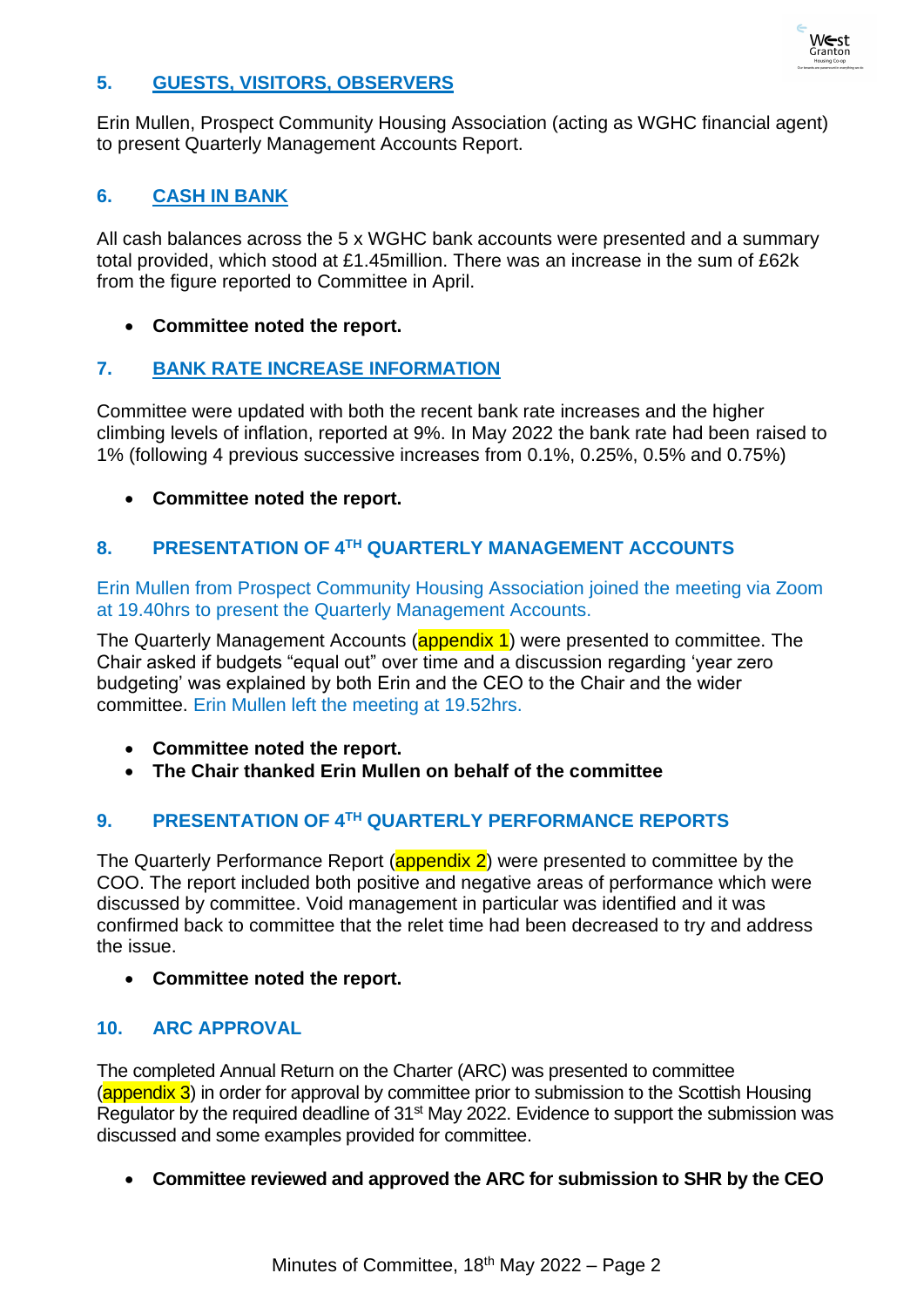

#### **11. FIVE YEAR FINANCIAL PROJECTION - APPROVAL**

The Five Year Financial Projections (**appendix 4**) are based on the WGHC Annual Budgets and 30 Year Maintenance & Component Replacement Plan which went up to Committee for their approval on 16th March 2022 Five Year Financial Projections. Committee discussed elements of the financial projections to include potential future loans and/or gross rental increases etc.

• **Committee reviewed and approved the FYFP for submission to SHR by the CEO**

#### **12. NEW MISSION STATEMENT**

Following suggestion and discussion at the recent Committee residential weekend (22/23 April 2022), a new mission statement was proposed to committee for wider roll-out and implementation. There was general committee discussion and it was agreed to add the word 'our' to the proposed mission statement.

## "**Our tenants are paramount in everything we do**"

- **Committee approved the new WGHC mission statement.**
- **Committee asked for a newsletter article to announce this.**

#### **13. MAY MURRAY LLP – CONTRACT EXTENSION**

Governance is a key regulatory standard within the Scottish Housing Regulatory Framework. Governance consultants can help the board decide if it's best to develop existing board director talent or recruit new ones.

Having successfully worked with WGHC for the past year, with Office bearers, Committee members and Senior Staff, Committee are asked to approve the appointment of May Murray LLP for a further 2 years, commencing June 2022

• **Following discussion and questions regarding procurement and tendering, Committee approved the 2 year extension to the May Murray LLP contract.** 

#### **14. GOVERNANCE ACTION PLAN**

Committee reviewed and discussed, at length, the Governance Action Plan (appendix 5) noting outcome requirements and achievement dates. Many areas were successfully achieved during the residential weekend 22/23 April 2022. Consequently, an additional training day has been booked and paid for in advance for attendance by all committee members and May Murray LLP (governance consultants) for Tuesday 05 July 2022.

- **Committee considered and approved the training plan for 2022-23**
- **Committee noted that yet to be achieved should be completed by 05/07/22**

#### **15. COMMITTEE RESIDENTIAL WEEKEND – FEEDBACK**

On 22nd and 23rd April 7 WGHC Committee Members (along with staff members CEO and COO) attended an overnight residential training event at the Dalmahoy Hotel in Kirknewton. All the training workshops were facilitated and presented by WGHC's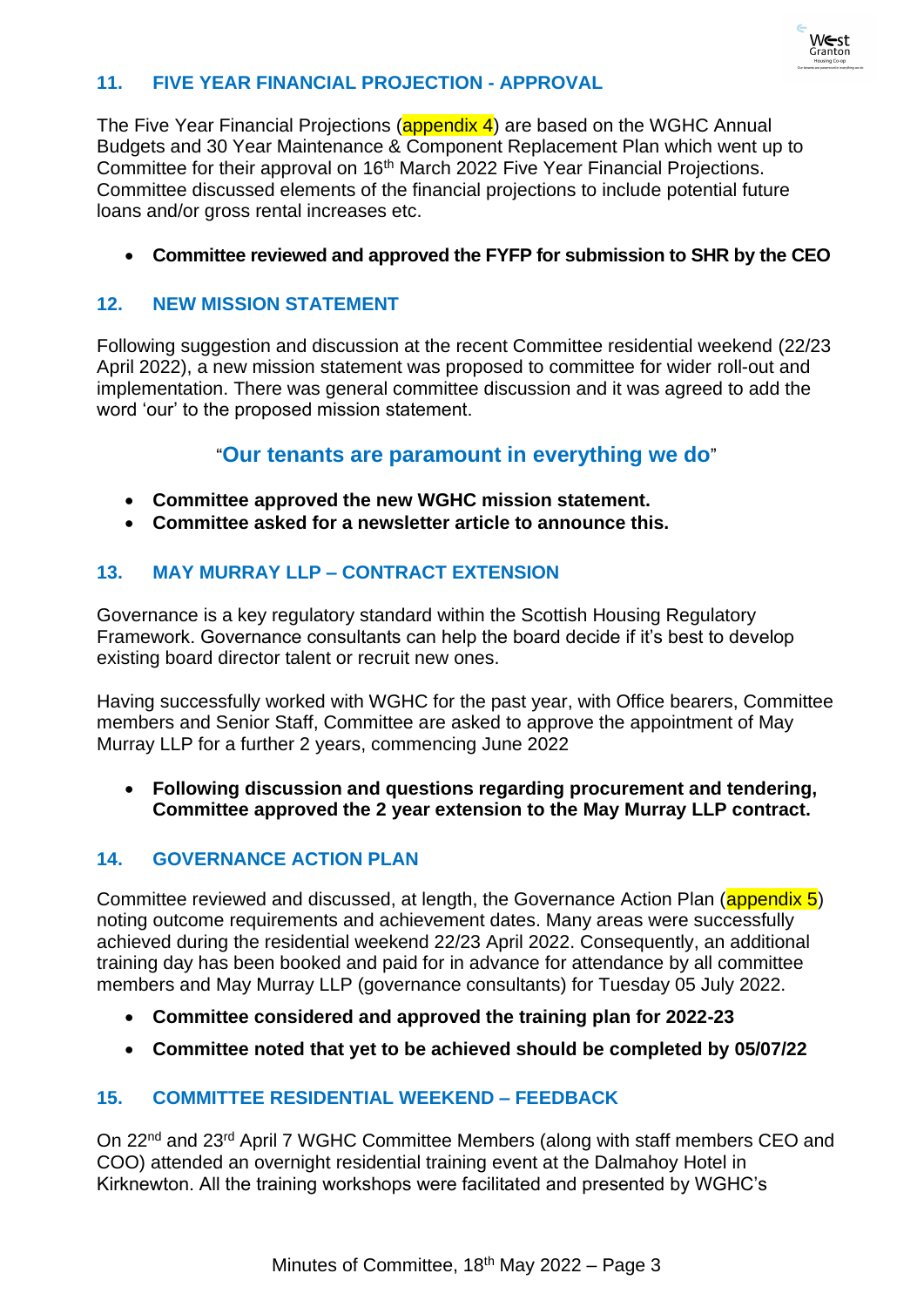

Governance Consultants, May Murray LLP (Jennifer Queripel and Ahsan Khan). WGHC has 11 Committee Members.

- **Committee noted the report.**
- **Committee discussed recruitment for additional committee members**
- **Committee re-affirmed commitment to attending committee events**
- **Committee requested 'running agenda' item re: recruitment**

# **16. COMMITTEE PROTOCOL**

Following a proposal by WGHC's governance consultants, May Murray LLP, discussion with both the CEO and COO and following discussions during the Governing Body Residential Weekend, a WGHC Management Committee Protocol was agreed. Committee protocol provided at each board table position for reference.

• **Committee noted the report.**

# **17. GOVERNANCE & COMPLIANCE REPORT**

The COO presented a governance and compliance report to committee.

- FOISA / EIR Requests since last meeting  $=$  One\*
- Subject Access Requests since last meeting = NIL
- Information Data Breaches since last meeting = NIL
- Open Notifiable Events with SHR = NIL

\* FOI request regarding the use of Expanded Polystyrene Cladding within WGHC estate. 20 working days to respond. Response provided within 1 working day.

## **18. STAFFING UPDATE**

The CEO has now received the latest Occupational Health Report in regard to the ongoing absence and ill health of our Tenancy Manager. The CEO will report back on the outcome of the above hearing in the June Committee reports.

• **Committee noted the report.**

## **19. SPONSORSHIP & DONATION REQUEST**

A WGHC tenant is an aspiring boxer and member of the Meadowbank Amateur Boxing Club. She very often has to self-fund trips and entry into competitions. She (via her boxing coach) has approached the WGHC for a donation to assist with her endeavours. Committee discussed the tenant and the wider community. Committee agreed to donate £1000 to the tenant, subject to receipt of a completed donation form.

• **Committee agreed and approved a donation in the sum of £1000**

## **20. SUMMER COMMUNITY EVENT DAY**

In in its 2022-23 Rent Consultation to tenants, WGHC advised that if tenants opted for the 4% rent increase that we would be able to host a seasonal family outdoor event each year. Committee have agreed to host an event and formed a working group to plan the event. The proposed date is Saturday August 27<sup>th</sup> 2022. The working group is comprised